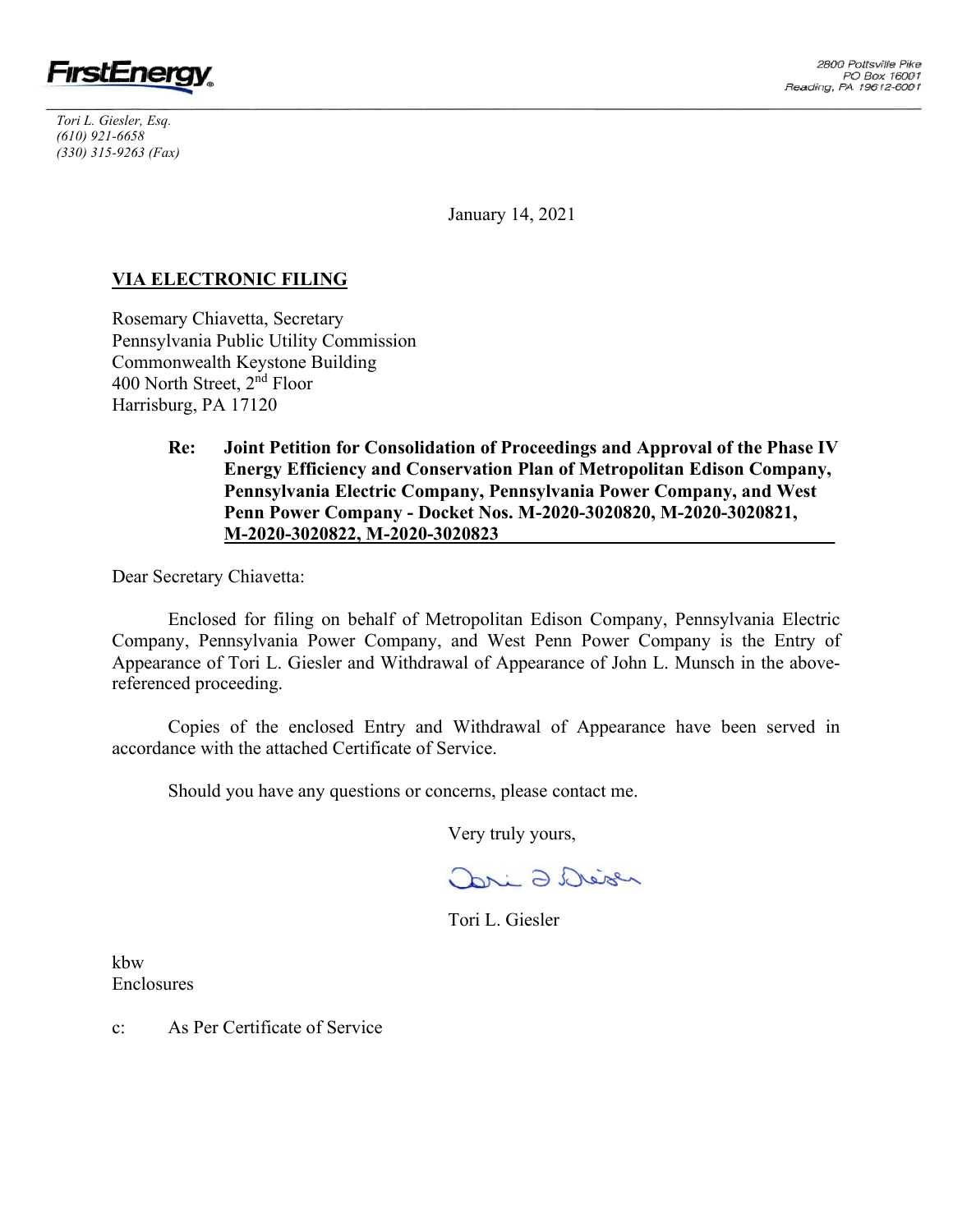## **BEFORE THE PENNSYLVANIA PUBLIC UTILITY COMMISSION**

| <b>Joint Petition for Consolidation of</b>     |                      |            |                |
|------------------------------------------------|----------------------|------------|----------------|
| Proceedings and Approval of the Phase IV       | $\mathbf{r}$         | Docket No. | M-2020-3020820 |
| <b>Energy Efficiency and Conservation Plan</b> | $\ddot{\cdot}$       |            | M-2020-3020821 |
| of Metropolitan Edison Company,                | :                    |            | M-2020-3020822 |
| Pennsylvania Electric Company,                 |                      |            | M-2020-3020823 |
| Pennsylvania Power Company, and West           | $\ddot{\phantom{a}}$ |            |                |
| <b>Penn Power Company</b>                      |                      |            |                |

# **ENTRY AND WITHDRAWAL OF APPEARANCE**

Please enter the appearance of Tori L. Giesler on behalf of Metropolitan Edison Company,

Pennsylvania Electric Company, Pennsylvania Power Company, and West Penn Power Company

in the above-captioned proceeding and withdraw the appearance of counsel of record, John L.

Munsch. All service on and communications in this proceeding should be addressed to:

Tori L. Giesler FirstEnergy Service Company 2800 Pottsville Pike P.O. Box 16001 Reading, Pennsylvania 19612-6001 (610) 921-6658 [tgiesler@firstenergycorp.com](mailto:tgiesler@firstenergycorp.com)

Respectfully Submitted,

Dated: January 13, 2021

ari O. Deisen

Tori L. Giesler Attorney No. 207742 FirstEnergy Service Company 2800 Pottsville Pike P.O. Box 16001 Reading, Pennsylvania 19612-6001 (610) 921-6658 [tgiesler@firstenergycorp.com](mailto:tgiesler@firstenergycorp.com)

Counsel for Metropolitan Edison Company, Pennsylvania Electric Company, Pennsylvania Power Company, and West Penn Power Company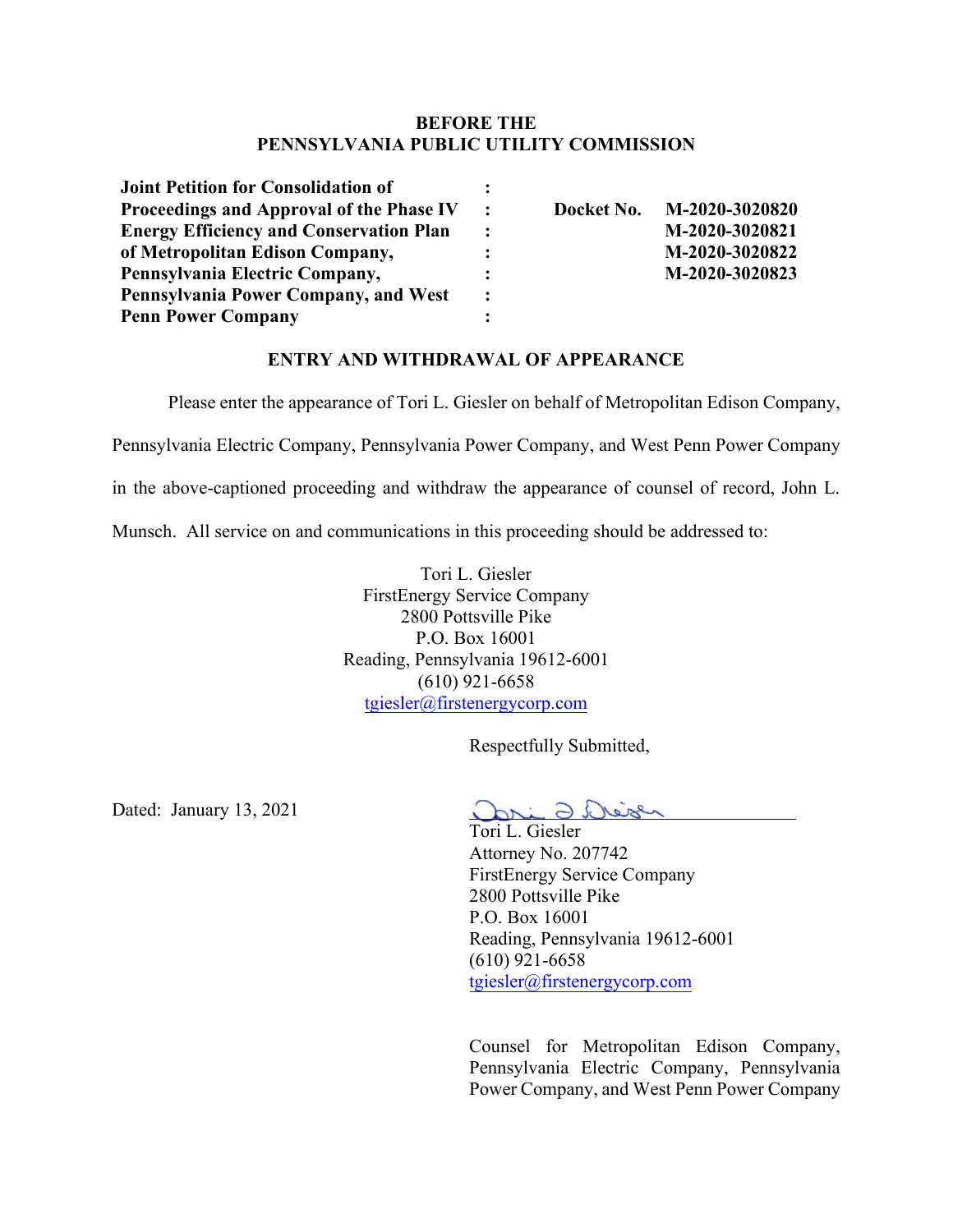## **BEFORE THE PENNSYLVANIA PUBLIC UTILITY COMMISSION**

| <b>Joint Petition for Consolidation of</b>          |                |                           |
|-----------------------------------------------------|----------------|---------------------------|
| Proceedings and Approval of the Phase IV            | $\ddot{\cdot}$ | Docket No. M-2020-3020820 |
| <b>Energy Efficiency and Conservation Plan of :</b> |                | M-2020-3020821            |
| <b>Metropolitan Edison Company,</b>                 |                | M-2020-3020822            |
| Pennsylvania Electric Company,                      |                | M-2020-3020823            |
| Pennsylvania Power Company, and West                | $\cdot$ :      |                           |
| <b>Penn Power Company</b>                           |                |                           |

#### **CERTIFICATE OF SERVICE**

I hereby certify that I have this day served a true copy of the Entry and Withdrawal of Appearance upon the individuals listed below, in accordance with the requirements of 52 Pa. Code § 1.54 (relating to service by a participant).

Service by electronic mail as follows:

Erin K. Fure Office of Small Business Advocate 555 Walnut Street, 1st Floor Forum Place Harrisburg, PA 17101 efure@pa.gov

Christy M. Appleby, Esquire Aron J. Beatty, Esquire Office of Consumer Advocate 555 Walnut Street, 5th Floor Forum Place Harrisburg, PA 17101 CAppleby@paoca.org ABeatty@paoca.org

John W. Sweet, Esquire Elizabeth R. Marx, Esquire Ria M. Pereira, Esquire 118 Locust Street Harrisburg, PA 17101 pulp@palegalaid.net

Joseph L. Vullo, Esquire Burkey Vullo Reilly Roberts 1460 Wyoming Avenue Forty Fort, PA 18704 jlvullo@bvrrlaw.com

Thomas J. Sniscak, Esquire Whitney E. Snyder, Esquire Bryce R. Beard, Esquire Hawke McKeon & Sniscak LLP 100 North Tenth Street tjsniscak@hmslegal.com wesnyder@hmslegal.com brbeard@hmslegal.com

Jim Grevatt Energy Futures Group, Inc. P.O. Box 587 Hinesburg, VT 05461 jgrevatt@energyfuturesgroup.com